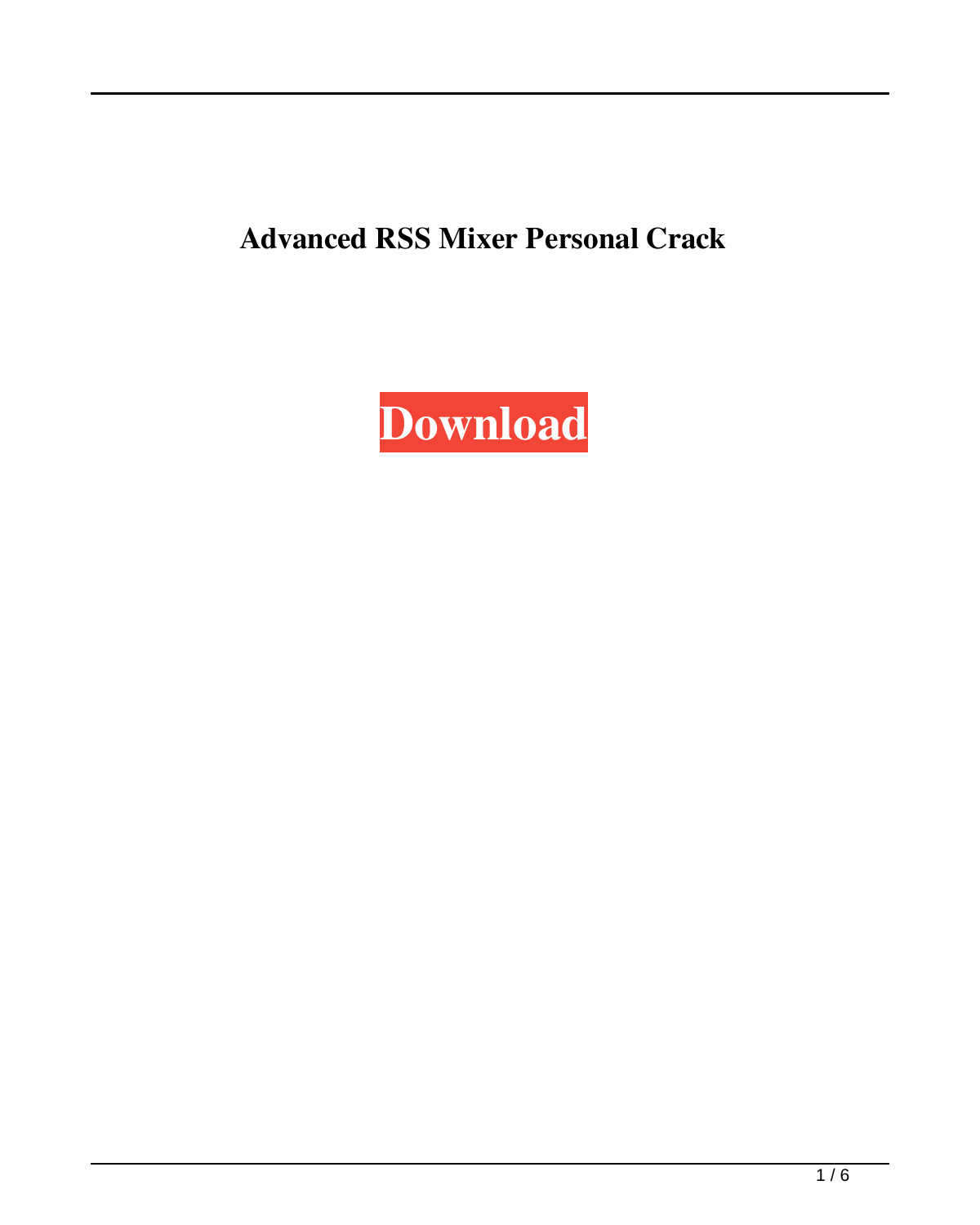## **Advanced RSS Mixer Personal Crack With License Key**

Advanced RSS Mixer Personal Crack For Windows is an application that can help you manage your RSS feeds. You can add sources, set up the frequency of when you want to have them updated, and even configure automatic uploading to an FTP server. Advanced RSS Mixer Personal 2022 Crack 1.4.2 Download. File size is 34.47 MB Melody Embedded Player Pro for Windows Melody Embedded Player Pro for Windows can work as a music player and a media converter with the capability of converting video to multiple formats. It can also be used for playing music on the server side. The latest version of Melody Embedded Player Pro for Windows comes with a lot of new features. The latest update includes support for IP surveillance cameras, the ability to capture low level screen shots, the capability of playing.mkv video files and the ability to play music over the Internet with the help of the server. The new version of Melody Embedded Player Pro for Windows also includes some new features in the features category. The most important ones are the support for IP surveillance cameras, the ability to capture low level screen shots and the ability to play music over the Internet with the help of the server. Melody Embedded Player Pro for Windows Features • Works as a music player and a media converter • Supports to play video formats like.avi,.mov,.flv,.rm,.mpeg,.mpg,.wmv,.wma and other popular video formats • Supports converting video and audio to multiple formats like.avi,.wmv,.mov,.mpg,.mpeg,.m4v,.mp4,.m4a,.wma and many others. • Supports to play over the Internet with the help of the server and the server can also save the video to the server so you can play it later on your PC • Embedded Video Player • Connect to the Internet • Play video over the Internet • Supports IP surveillance cameras • Supports to capture low level screen shots of the PC • Supports to play music over the Internet with the help of the server • Supports to play video over the Internet using a server • Supports to upload videos from your PC to a server • Supports to capture video from a Web Cam • Supports to capture video from a Web Cam and upload the captured video to the server • Supports to capture video from a Network Camera • Supports to upload captured video to the server • Supports to search videos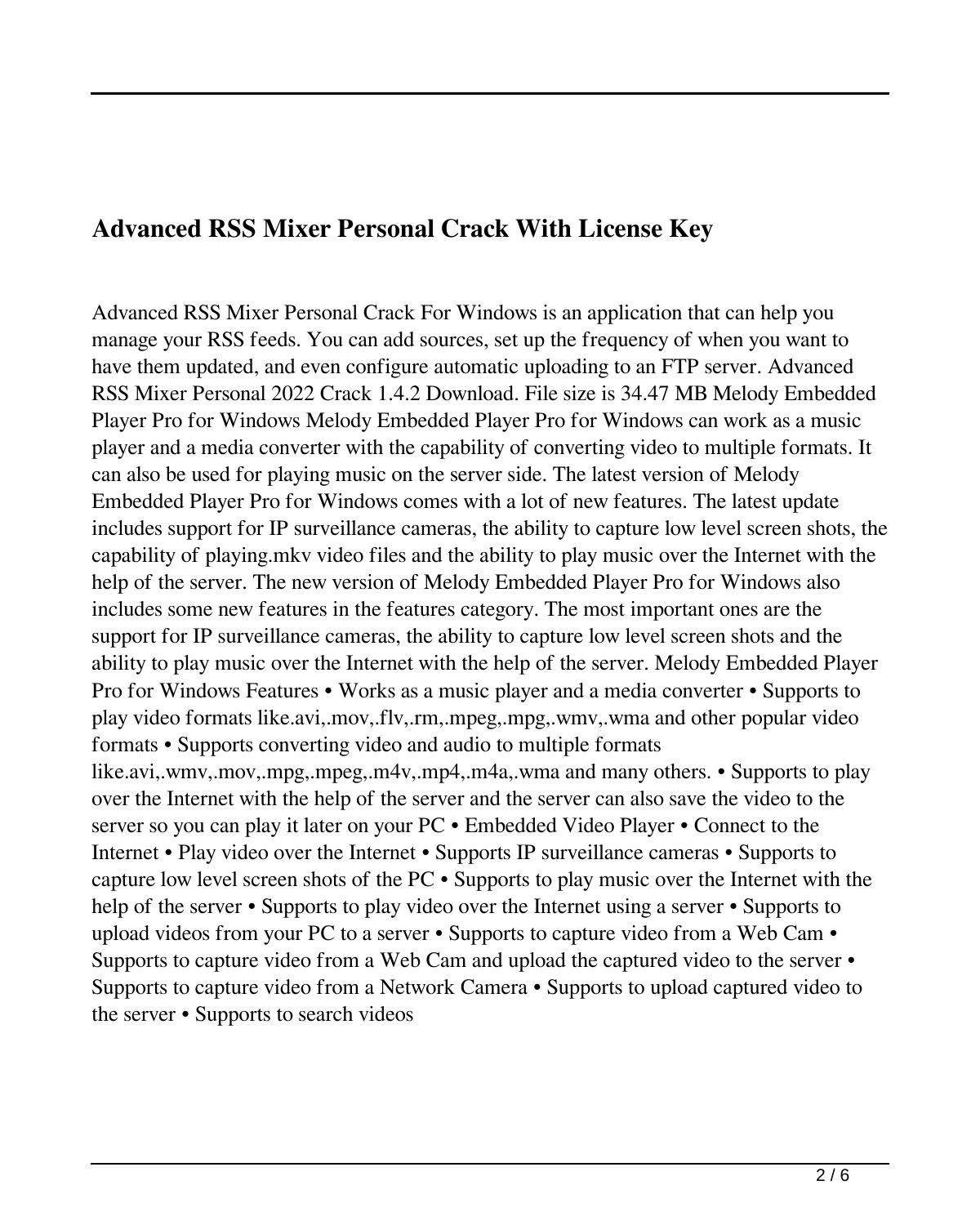# **Advanced RSS Mixer Personal With Keygen [Latest]**

KEYMACRO is a powerful macro editor that features full screen editing, unlimited undo and redo, an array of functions and a full-featured help system. It is the first macro editor to include true Undo/Redo functionality. It is designed to be the fastest and easiest way to create powerful AutoHotkey scripts. KEYMACRO Features: Runs on Windows 95/98/NT/2000/XP/2003/Vista/7 Runs on DOS in DOSBox Windows Installer Integrated help system Advanced help system Full screen editing RegExp searches and replace Unlimited undo/redo Self contained functions Unlimited hotkeys Automation functions Infinite Undo Batch programming FREE!!! FREE DEMO and TRIAL available. FREE Updates, there are NO Licenses required to run the trial version. The Demo version does not have automated updates, it must be started with the full version, which is downloadable here: Macros4All is a Windows software utility that allows you to create programs or macros which can automate tasks. It's easy to use and allows you to create code in languages like HTML, Perl, BASIC, and VBScript. You can use macros to automate your repetitive computer tasks. Macros4All provides access to a library of user-defined macros. Macros can be shared with other users using a standard.mac file format. Macros4All is a Windows software utility that allows you to create programs or macros which can automate tasks. It's easy to use and allows you to create code in languages like HTML, Perl, BASIC, and VBScript. You can use macros to automate your repetitive computer tasks. Macros4All provides access to a library of user-defined macros. Macros can be shared with other users using a standard.mac file format. Macros4All is a Windows software utility that allows you to create programs or macros which can automate tasks. It's easy to use and allows you to create code in languages like HTML, Perl, BASIC, and VBScript. You can use macros to automate your repetitive computer tasks. Macros4All provides access to a library of userdefined macros. Macros can be shared with other users using a standard.mac file format. Windows Software and Hardware Productivity & Utilities Macros4All is a Windows software utility that 77a5ca646e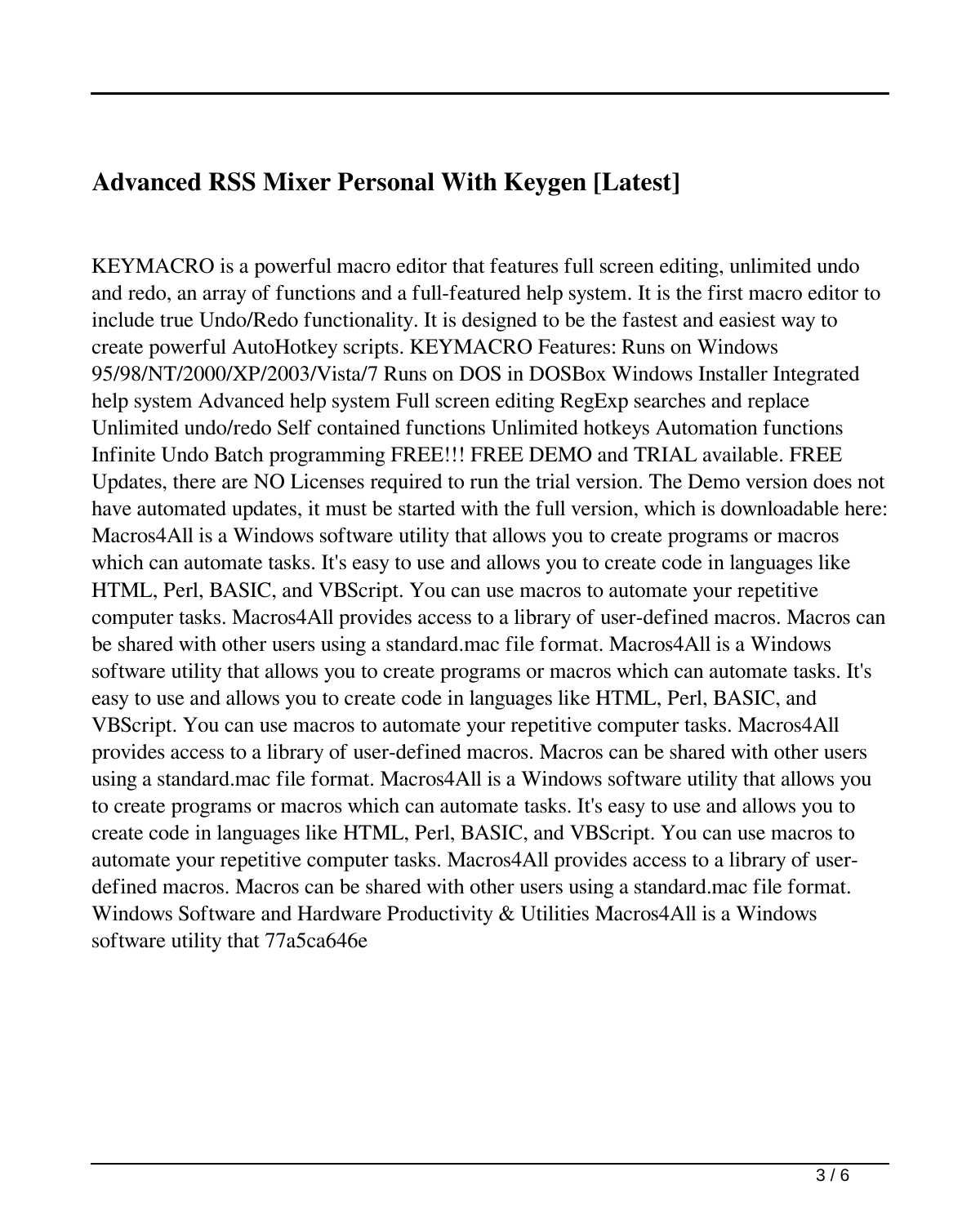### **Advanced RSS Mixer Personal Serial Number Full Torrent**

Advanced RSS Mixer Personal is a free RSS feed management application that can handle most types of feeds, including RSS, ATOM, and RSS 1.0, and displays feeds in a neatly organized manner. It is a Microsoft Windows application, and... Description: It is often frustrating to enter the right URL for the feed you want, and then wait for it to be added. This is where RSS Sifter is meant to come in handy. Features: - Simple and intuitive interface - Wide range of URL sources - Cross-browser compatibility - XML, Atom, and RSS feed support - Add multiple RSS feeds to a single entry - Fully customizable feed format - Automatic fetches of latest data - A nice and friendly feed management interface with a powerful search engine - Configurable for many options - Thumbnail images support - Advanced XML parser for feed elements - Support for a couple of RSS 2.0 and other feed types - RSS and HTTP password security - RSS 1.0 support - Quick search and full support for RSS categories - Fully international feed sources supported, including RSS, RSS 1.0, and ATOM - Ability to bookmark feeds - Rss Mapping that maps a text to a link or another feed for easier SEO and search - Comprehensive feed management features - Export as plain text (rss or xml), RDF, RSS 2.0 or XML - RSS and RSS 2.0 feed image support - Compatible with Mozilla Firefox, Opera, Internet Explorer, Google Chrome, Safari, and Safari Mobile - RSS-level pages allow feeds to be used directly on the RSS page - Feeds can be included in RSS feed pages - Feeds can be added to Rss Mapping that maps a text to a link or another feed for easier SEO and search - Add new feeds with hotkey combination - Schedule feeds to update at a specific time of the day - Supports both compact and detailed feed layouts - Supports basic and advanced feed editing - Pushes feeds to your Twitter account - Clean up and remove unwanted elements from feeds - Supports RSS feed creation with your favorite news aggregator - Supports importing and exporting RSS feeds - Supports importing and exporting RSS feeds from feedparser - Supports an image source from the URL - Supports importing and exporting RSS feeds from feedtools - Imports RSS feeds into database - Imports RSS feeds from a database - Imports XML feeds

### **What's New in the?**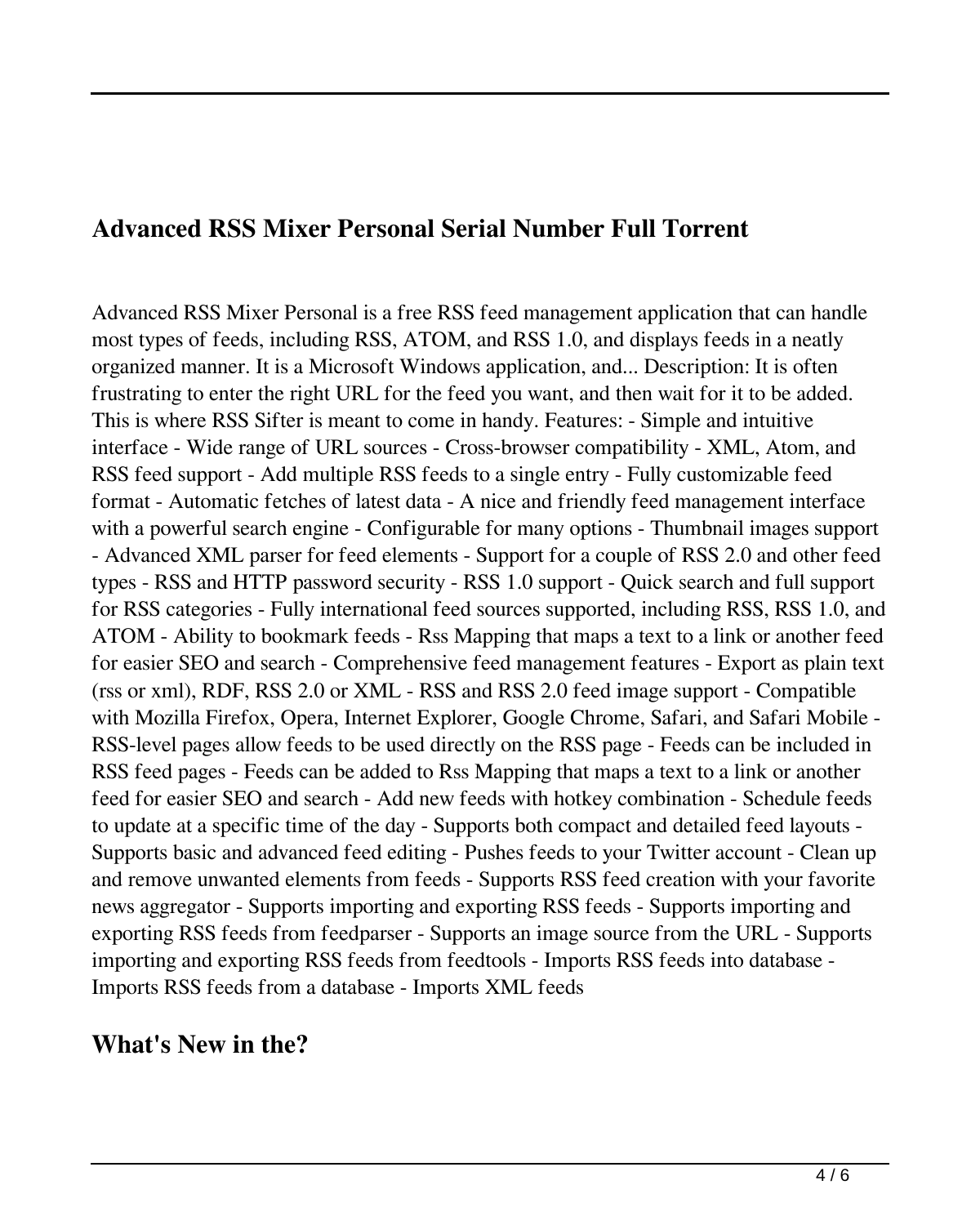Welcome to Advanced RSS Mixer Personal - a popular and easy to use tool to create RSS feeds with the greatest of ease. You can create RSS feeds manually, or even more efficiently have all your RSS feeds automatically created. Why should you use RSS feeds? Because it's one of the most efficient ways to distribute news to your visitors. So why should you use Advanced RSS Mixer Personal? Because it's one of the most efficient tools to create RSS feeds with the greatest of ease. You can create RSS feeds manually, or even more efficiently have all your RSS feeds automatically created. Advanced RSS Mixer Personal can do a great job with RSS feeds. After the completion of the configuration process, you can start managing and administering your RSS feeds. Advanced RSS Mixer Personal will keep all RSS feeds in sync with the most up-to-date headlines and links. Advanced RSS Mixer Personal also includes the possibility to modify the formatting of the feeds, change the viewable text size, and even change the look of the background colour. Also, Advanced RSS Mixer Personal is capable of automatically detecting the links contained in the feed sources and generating the RSS feeds to send the user to the specified destination. Advanced RSS Mixer Personal features the option to include the images from the RSS feeds in the generated feed. The images are inserted using the inbuilt jpeg optimizer, so you can have the most effective images with the lowest file size. And last, but not least, Advanced RSS Mixer Personal is capable of letting you create RSS feeds for your websites automatically. The RSS feed creation is absolutely effortless, and the user interface is intuitive and very helpful.// Copyright (c) 2013, the Dart project authors. Please see the AUTHORS file // for details. All rights reserved. Use of this source code is governed by a // BSD-style license that can be found in the LICENSE file. #ifndef

RUNTIME\_VM\_PRINT\_WITH\_LINE\_NUMBERS\_H\_#define

RUNTIME\_VM\_PRINT\_WITH\_LINE\_NUMBERS\_H\_ #include "vm/profiler.h" #include "vm/utils.h" namespace dart { class Listener; namespace internal { void RecordAndPrintPrologue(Listener\* listener); void RecordAndPrintEpilogue(Listener\* listener); } // namespace internal void RecordAndPrintWithLineNumbers( DartCallFrame\* frame, const char\* file, int line, const char\* function, const char\* file\_and\_line, bool should print line and column, bool ignore first argument, std::string\* output);